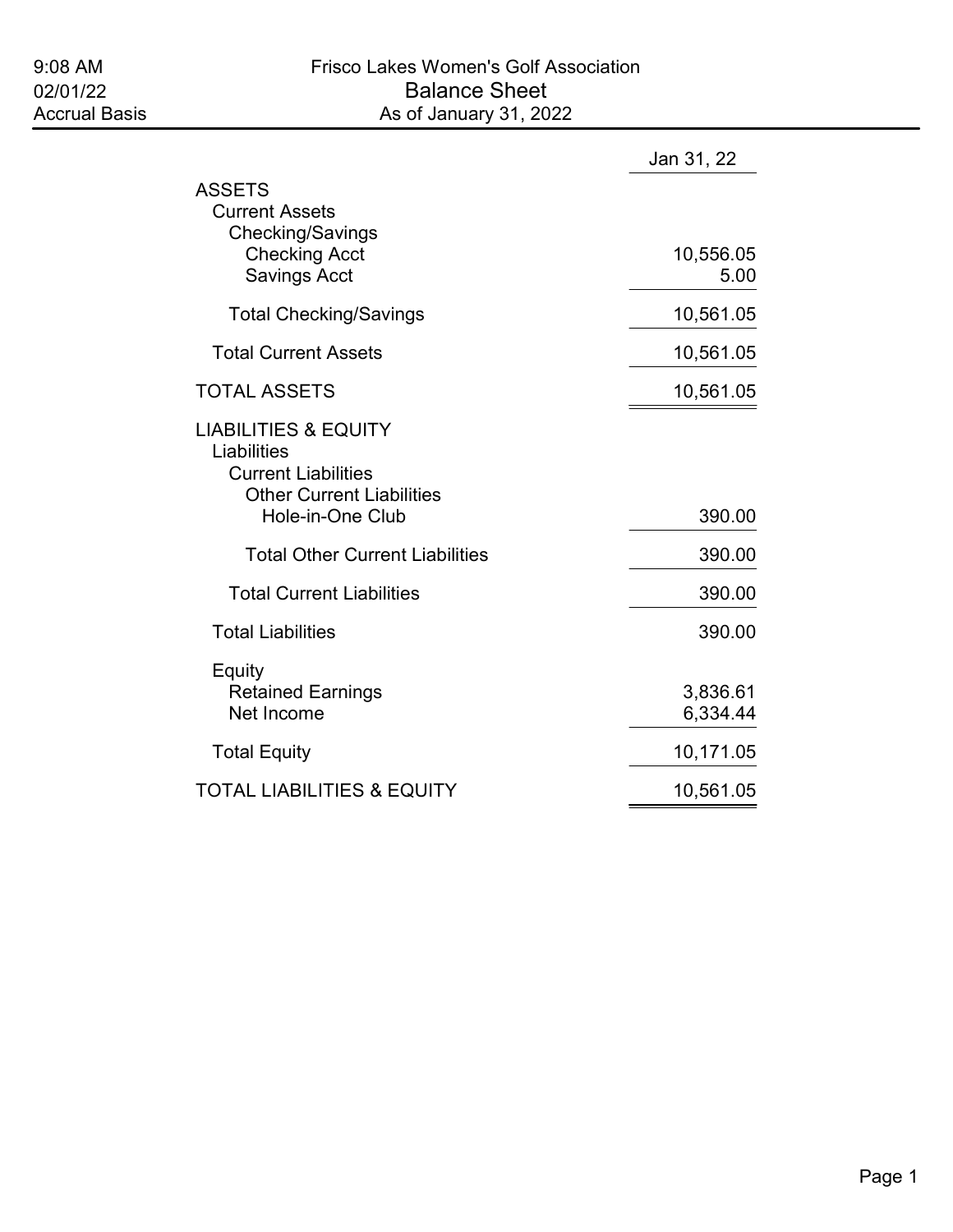# 8:59 AM Frisco Lakes Women's Golf Association 02/01/22 Profit & Loss

|                                          | Jan 22   |
|------------------------------------------|----------|
| <b>Ordinary Income/Expense</b><br>Income |          |
| Interest/Dividends Earned                | 0.44     |
| <b>Member Dues</b>                       | 6,615.00 |
| <b>Total Income</b>                      | 6,615.44 |
| <b>Gross Profit</b>                      | 6,615.44 |
| <b>Expense</b>                           |          |
| <b>Computer Software</b>                 | 150.00   |
| Storage Fee                              | 131.00   |
| <b>Total Expense</b>                     | 281.00   |
| Net Ordinary Income                      | 6,334.44 |
| Net Income                               | 6,334.44 |
|                                          |          |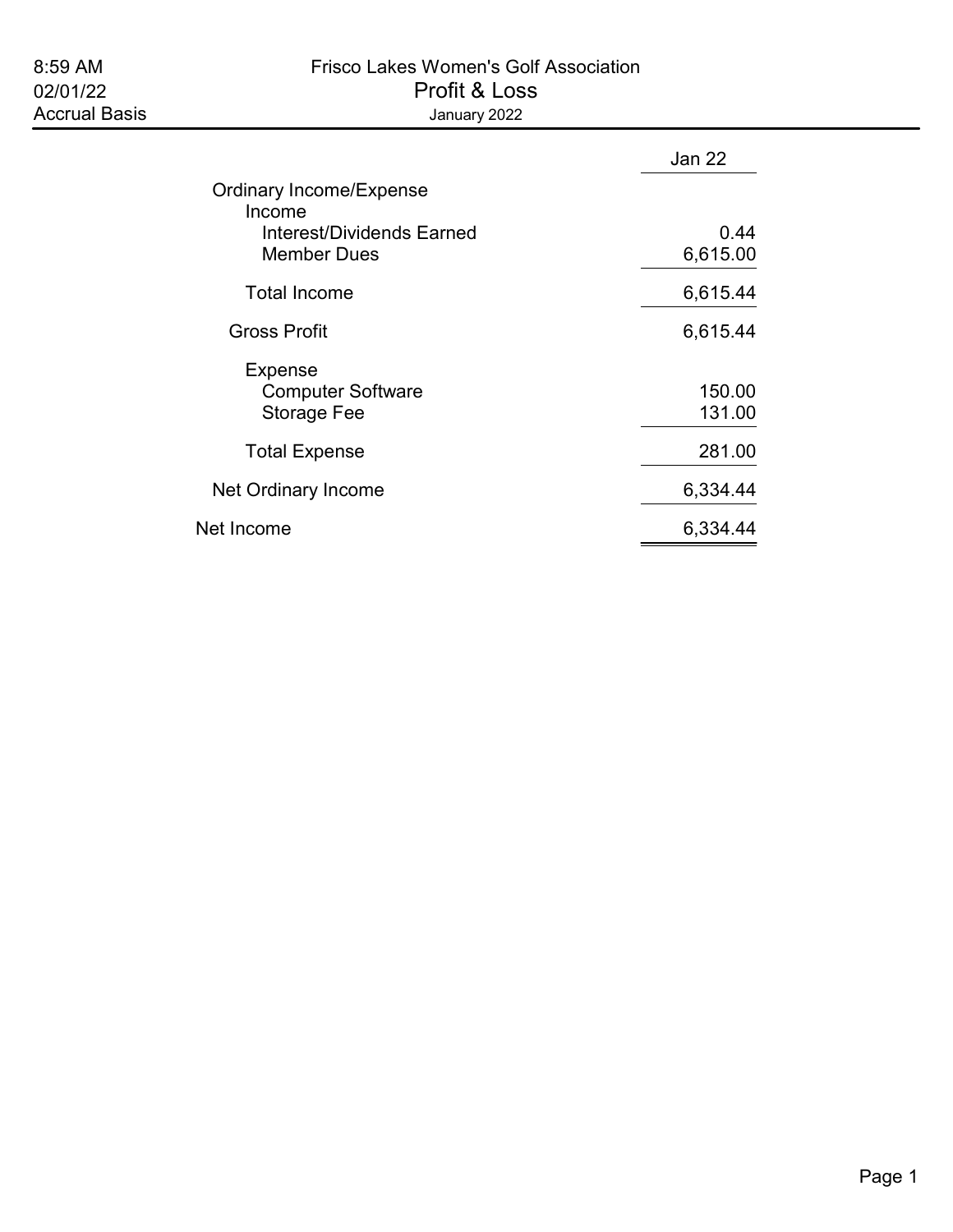**Cash Basis** 

## 9:05 AM Frisco Lakes Women's Golf Association 02/01/22 Custom 2021 Profit & Loss Budget vs. Actual<br>Cash Basis January through December 2022

|  |  | January through December 202 |  |
|--|--|------------------------------|--|
|--|--|------------------------------|--|

|                                  | 9 Hole Scramble |               | <b>Administration</b> |               | <b>Closing Day Tournament</b> |               |
|----------------------------------|-----------------|---------------|-----------------------|---------------|-------------------------------|---------------|
|                                  | Jan - Dec 22    | <b>Budget</b> | Jan - Dec 22          | <b>Budget</b> | Jan - Dec 22                  | <b>Budget</b> |
| <b>Ordinary Income/Expense</b>   |                 |               |                       |               |                               |               |
| Income                           |                 |               |                       |               |                               |               |
| <b>Interest/Dividends Earned</b> | 0.00            |               | 0.44                  |               | 0.00                          |               |
| <b>Member Dues</b>               | 0.00            |               | 6.615.00              | 6,500.00      | 0.00                          |               |
| <b>Partners &amp; Donations</b>  | 0.00            |               | 0.00                  |               | 0.00                          |               |
| <b>Total Income</b>              | 0.00            |               | 6,615.44              | 6,500.00      | 0.00                          |               |
| <b>Gross Profit</b>              | 0.00            |               | 6,615.44              | 6,500.00      | 0.00                          |               |
| <b>Expense</b>                   |                 |               |                       |               |                               |               |
| 9 Hole Scramble                  | 0.00            | 350.00        | 0.00                  |               | 0.00                          |               |
| <b>Bank Service Charges</b>      | 0.00            |               | 0.00                  | 5.00          | 0.00                          |               |
| <b>Closing Day Tournament</b>    | 0.00            |               | 0.00                  |               | 0.00                          | 350.00        |
| <b>Computer Software</b>         | 0.00            |               | 150.00                | 930.00        | 0.00                          |               |
| <b>Eclectic Tournament</b>       | 0.00            |               | 0.00                  |               | 0.00                          |               |
| <b>Halloween Tournament</b>      | 0.00            |               | 0.00                  |               | 0.00                          |               |
| <b>Happy Hour Food</b>           | 0.00            |               | 0.00                  |               | 0.00                          |               |
| <b>Holiday Party</b>             | 0.00            |               | 0.00                  |               | 0.00                          |               |
| <b>Kick Off Party</b>            | 0.00            |               | 0.00                  |               | 0.00                          |               |
| <b>Miscellaneous</b>             | 0.00            |               | 0.00                  | 150.00        | 0.00                          |               |
| <b>Night Golf</b>                | 0.00            |               | 0.00                  | 200.00        | 0.00                          |               |
| <b>Opening Day Tournament</b>    | 0.00            |               | 0.00                  |               | 0.00                          |               |
| <b>Secret Partner Tournament</b> | 0.00            |               | 0.00                  |               | 0.00                          |               |
| <b>Storage Fee</b>               | 0.00            |               | 131.00                | 760.00        | 0.00                          |               |
| <b>Summer Scramble</b>           | 0.00            |               | 0.00                  |               | 0.00                          |               |
| <b>Supplies</b>                  | 0.00            |               | 0.00                  | 75.00         | 0.00                          |               |
| <b>Tips</b>                      | 0.00            |               | 0.00                  | 300.00        | 0.00                          |               |
| <b>Wildflower Cup</b>            | 0.00            |               | 0.00                  |               | 0.00                          |               |
| <b>Year-End Awards</b>           | 0.00            |               | 0.00                  | 250.00        | 0.00                          |               |
| <b>Total Expense</b>             | 0.00            | 350.00        | 281.00                | 2,670.00      | 0.00                          | 350.00        |
| <b>Net Ordinary Income</b>       | 0.00            | $-350.00$     | 6,334.44              | 3,830.00      | 0.00                          | $-350.00$     |
| Net Income                       | 0.00            | $-350.00$     | 6,334.44              | 3,830.00      | 0.00                          | $-350.00$     |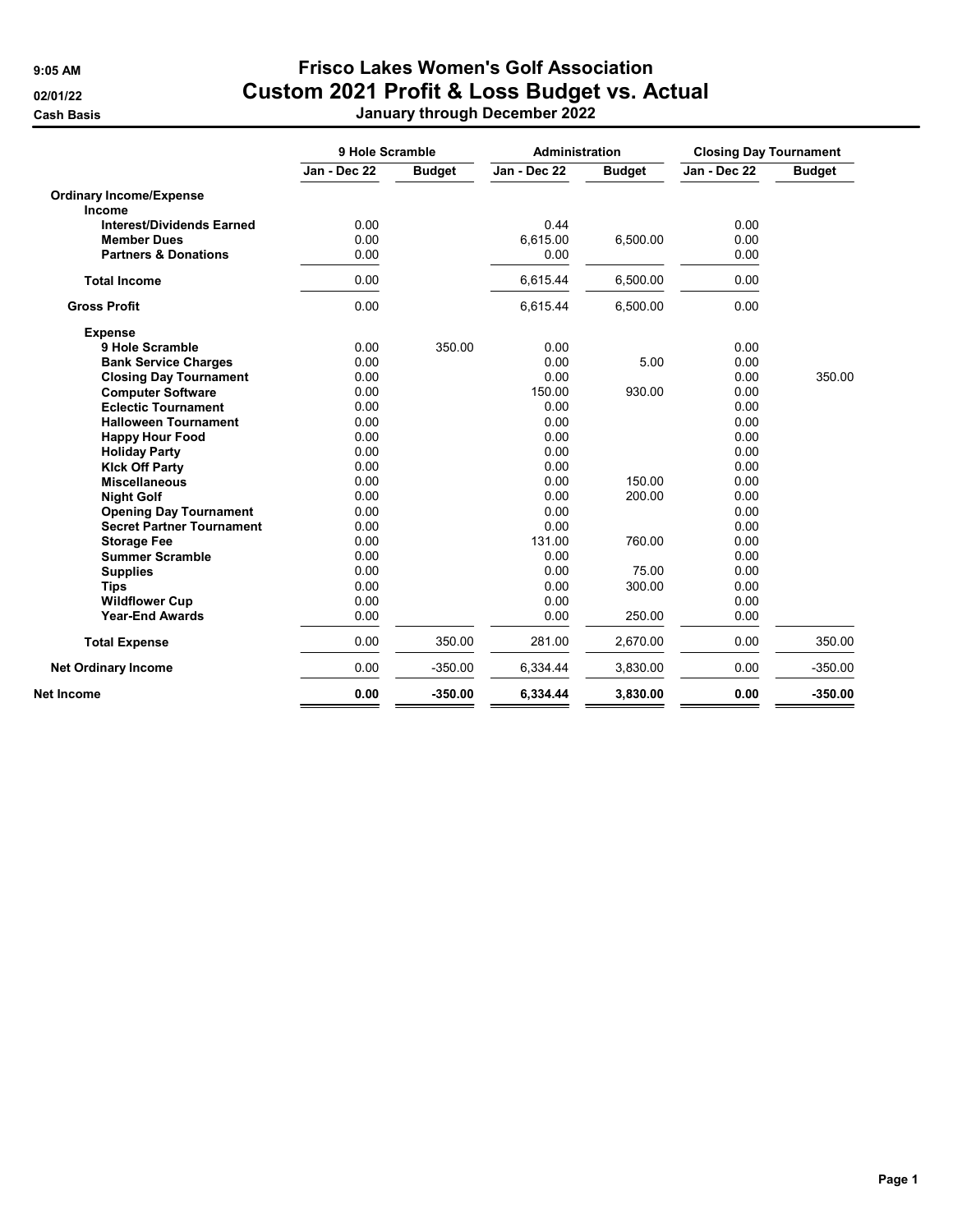**Cash Basis** 

### 9:05 AM Frisco Lakes Women's Golf Association 02/01/22 Custom 2021 Profit & Loss Budget vs. Actual

|  |  | January through December 2022 |  |
|--|--|-------------------------------|--|
|--|--|-------------------------------|--|

|                                  | <b>Eclectic Tournament</b> |               | <b>Halloween Tournament</b> |               | <b>Happy Hour</b> |               |
|----------------------------------|----------------------------|---------------|-----------------------------|---------------|-------------------|---------------|
|                                  | Jan - Dec 22               | <b>Budget</b> | Jan - Dec 22                | <b>Budget</b> | Jan - Dec 22      | <b>Budget</b> |
| <b>Ordinary Income/Expense</b>   |                            |               |                             |               |                   |               |
| Income                           |                            |               |                             |               |                   |               |
| <b>Interest/Dividends Earned</b> | 0.00                       |               | 0.00                        |               | 0.00              |               |
| <b>Member Dues</b>               | 0.00                       |               | 0.00                        |               | 0.00              |               |
| <b>Partners &amp; Donations</b>  | 0.00                       |               | 0.00                        |               | 0.00              |               |
| <b>Total Income</b>              | 0.00                       |               | 0.00                        |               | 0.00              |               |
| <b>Gross Profit</b>              | 0.00                       |               | 0.00                        |               | 0.00              |               |
| <b>Expense</b>                   |                            |               |                             |               |                   |               |
| 9 Hole Scramble                  | 0.00                       |               | 0.00                        |               | 0.00              |               |
| <b>Bank Service Charges</b>      | 0.00                       |               | 0.00                        |               | 0.00              |               |
| <b>Closing Day Tournament</b>    | 0.00                       |               | 0.00                        |               | 0.00              |               |
| <b>Computer Software</b>         | 0.00                       |               | 0.00                        |               | 0.00              |               |
| <b>Eclectic Tournament</b>       | 0.00                       | 350.00        | 0.00                        |               | 0.00              |               |
| <b>Halloween Tournament</b>      | 0.00                       |               | 0.00                        | 350.00        | 0.00              |               |
| <b>Happy Hour Food</b>           | 0.00                       |               | 0.00                        |               | 0.00              | 200.00        |
| <b>Holiday Party</b>             | 0.00                       |               | 0.00                        |               | 0.00              |               |
| <b>Kick Off Party</b>            | 0.00                       |               | 0.00                        |               | 0.00              |               |
| <b>Miscellaneous</b>             | 0.00                       |               | 0.00                        |               | 0.00              |               |
| <b>Night Golf</b>                | 0.00                       |               | 0.00                        |               | 0.00              |               |
| <b>Opening Day Tournament</b>    | 0.00                       |               | 0.00                        |               | 0.00              |               |
| <b>Secret Partner Tournament</b> | 0.00                       |               | 0.00                        |               | 0.00              |               |
| <b>Storage Fee</b>               | 0.00                       |               | 0.00                        |               | 0.00              |               |
| <b>Summer Scramble</b>           | 0.00                       |               | 0.00                        |               | 0.00              |               |
| <b>Supplies</b>                  | 0.00                       |               | 0.00                        |               | 0.00              |               |
| <b>Tips</b>                      | 0.00                       |               | 0.00                        |               | 0.00              |               |
| <b>Wildflower Cup</b>            | 0.00                       |               | 0.00                        |               | 0.00              |               |
| <b>Year-End Awards</b>           | 0.00                       |               | 0.00                        |               | 0.00              |               |
| <b>Total Expense</b>             | 0.00                       | 350.00        | 0.00                        | 350.00        | 0.00              | 200.00        |
| <b>Net Ordinary Income</b>       | 0.00                       | $-350.00$     | 0.00                        | $-350.00$     | 0.00              | $-200.00$     |
| Net Income                       | 0.00                       | $-350.00$     | 0.00                        | $-350.00$     | 0.00              | $-200.00$     |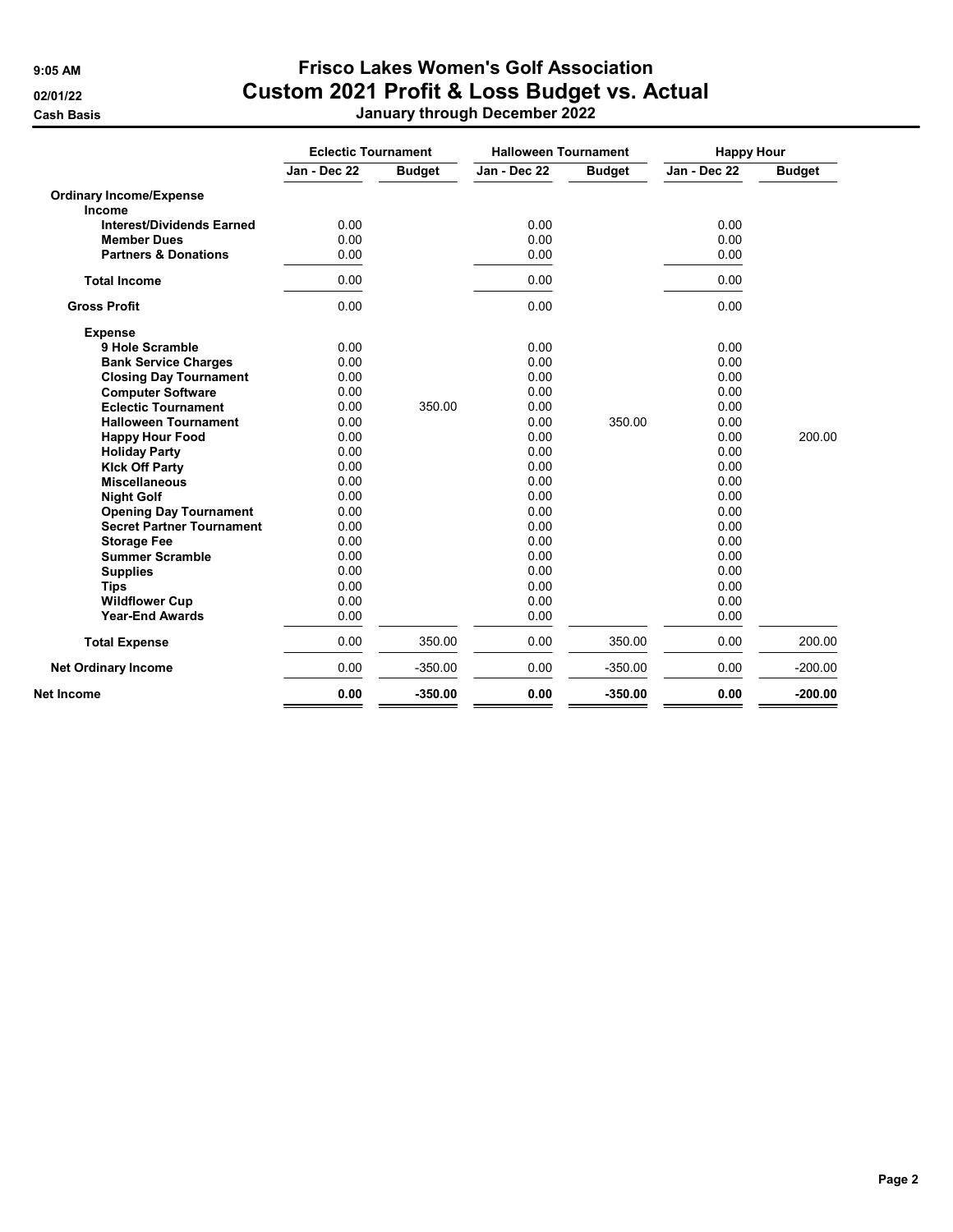#### 9:05 AM Frisco Lakes Women's Golf Association 02/01/22 Custom 2021 Profit & Loss Budget vs. Actual Cash Basis January through December 2022

|  |  | January through December 2022 |  |
|--|--|-------------------------------|--|
|--|--|-------------------------------|--|

|                                  | <b>Holiday Party</b> |               | <b>Kick-Off Party</b> |               | <b>Opening Day Tournament</b> |               |
|----------------------------------|----------------------|---------------|-----------------------|---------------|-------------------------------|---------------|
|                                  | Jan - Dec 22         | <b>Budget</b> | Jan - Dec 22          | <b>Budget</b> | Jan - Dec 22                  | <b>Budget</b> |
| <b>Ordinary Income/Expense</b>   |                      |               |                       |               |                               |               |
| Income                           |                      |               |                       |               |                               |               |
| <b>Interest/Dividends Earned</b> | 0.00                 |               | 0.00                  |               | 0.00                          |               |
| <b>Member Dues</b>               | 0.00                 |               | 0.00                  |               | 0.00                          |               |
| <b>Partners &amp; Donations</b>  | 0.00                 | 1,500.00      | 0.00                  | 1,500.00      | 0.00                          |               |
| <b>Total Income</b>              | 0.00                 | 1,500.00      | 0.00                  | 1,500.00      | 0.00                          |               |
| <b>Gross Profit</b>              | 0.00                 | 1,500.00      | 0.00                  | 1,500.00      | 0.00                          |               |
| <b>Expense</b>                   |                      |               |                       |               |                               |               |
| 9 Hole Scramble                  | 0.00                 |               | 0.00                  |               | 0.00                          |               |
| <b>Bank Service Charges</b>      | 0.00                 |               | 0.00                  |               | 0.00                          |               |
| <b>Closing Day Tournament</b>    | 0.00                 |               | 0.00                  |               | 0.00                          |               |
| <b>Computer Software</b>         | 0.00                 |               | 0.00                  |               | 0.00                          |               |
| <b>Eclectic Tournament</b>       | 0.00                 |               | 0.00                  |               | 0.00                          |               |
| <b>Halloween Tournament</b>      | 0.00                 |               | 0.00                  |               | 0.00                          |               |
| <b>Happy Hour Food</b>           | 0.00                 |               | 0.00                  |               | 0.00                          |               |
| <b>Holiday Party</b>             | 0.00                 | 1,500.00      | 0.00                  |               | 0.00                          |               |
| <b>Kick Off Party</b>            | 0.00                 |               | 0.00                  | 1,200.00      | 0.00                          |               |
| <b>Miscellaneous</b>             | 0.00                 |               | 0.00                  |               | 0.00                          |               |
| <b>Night Golf</b>                | 0.00                 |               | 0.00                  |               | 0.00                          |               |
| <b>Opening Day Tournament</b>    | 0.00                 |               | 0.00                  |               | 0.00                          | 350.00        |
| <b>Secret Partner Tournament</b> | 0.00                 |               | 0.00                  |               | 0.00                          |               |
| <b>Storage Fee</b>               | 0.00                 |               | 0.00                  |               | 0.00                          |               |
| <b>Summer Scramble</b>           | 0.00                 |               | 0.00                  |               | 0.00                          |               |
| <b>Supplies</b>                  | 0.00                 |               | 0.00                  |               | 0.00                          |               |
| <b>Tips</b>                      | 0.00                 |               | 0.00                  |               | 0.00                          |               |
| <b>Wildflower Cup</b>            | 0.00                 |               | 0.00                  |               | 0.00                          |               |
| <b>Year-End Awards</b>           | 0.00                 |               | 0.00                  |               | 0.00                          |               |
| <b>Total Expense</b>             | 0.00                 | 1,500.00      | 0.00                  | 1,200.00      | 0.00                          | 350.00        |
| <b>Net Ordinary Income</b>       | 0.00                 | 0.00          | 0.00                  | 300.00        | 0.00                          | $-350.00$     |
| Net Income                       | 0.00                 | 0.00          | 0.00                  | 300.00        | 0.00                          | $-350.00$     |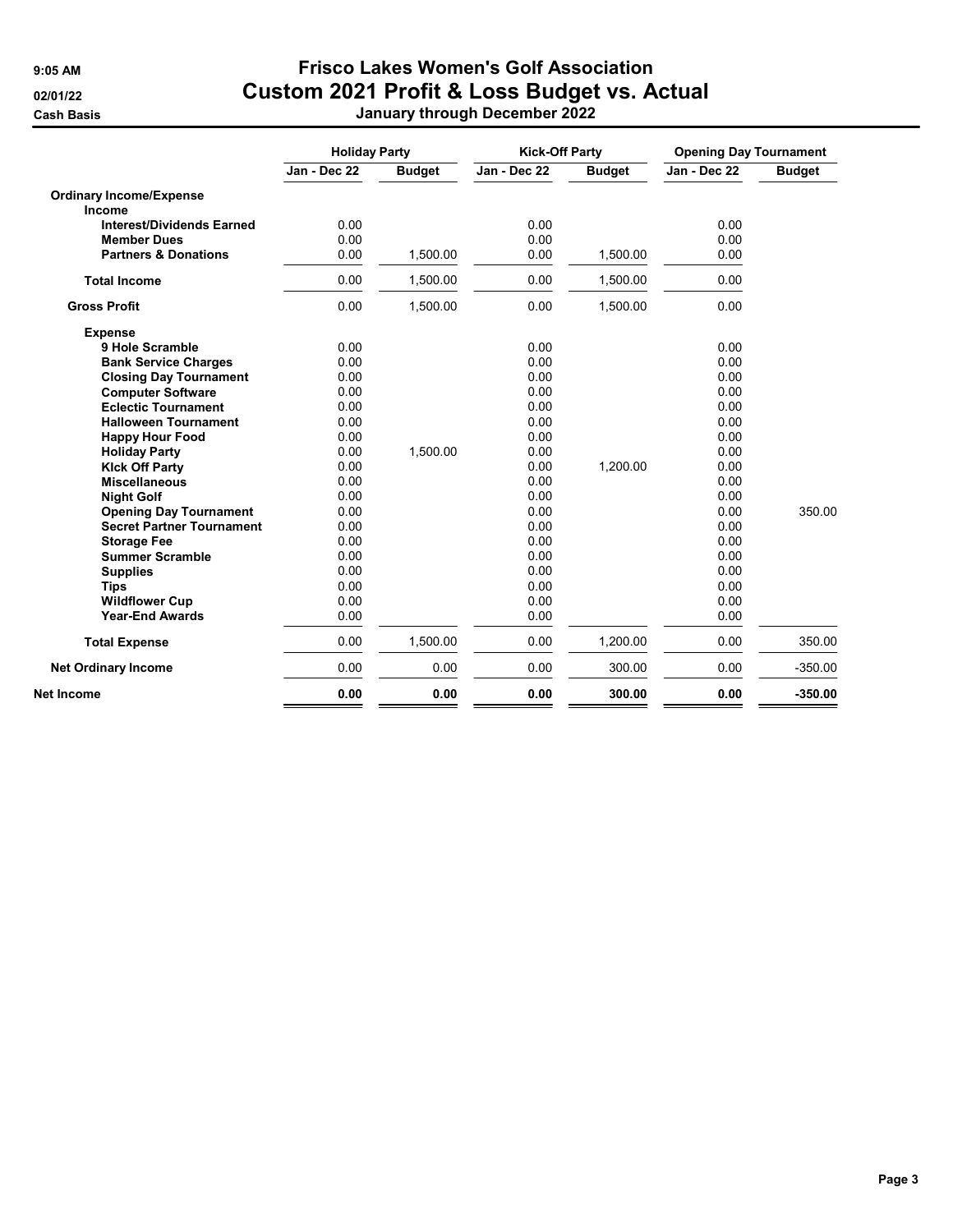Summer Scramble

Year-End Awards

#### 9:05 AM Frisco Lakes Women's Golf Association 02/01/22 Custom 2021 Profit & Loss Budget vs. Actual Cash Basis January through December 2022

|                                  | <b>Secret Partner Scramble</b> |               |              | <b>Summer Scramble</b> |              | <b>Wildflower Cup</b> |
|----------------------------------|--------------------------------|---------------|--------------|------------------------|--------------|-----------------------|
|                                  | Jan - Dec 22                   | <b>Budget</b> | Jan - Dec 22 | <b>Budget</b>          | Jan - Dec 22 | <b>Budget</b>         |
| <b>Ordinary Income/Expense</b>   |                                |               |              |                        |              |                       |
| <b>Income</b>                    |                                |               |              |                        |              |                       |
| <b>Interest/Dividends Earned</b> | 0.00                           |               | 0.00         |                        | 0.00         |                       |
| <b>Member Dues</b>               | 0.00                           |               | 0.00         |                        | 0.00         |                       |
| <b>Partners &amp; Donations</b>  | 0.00                           |               | 0.00         |                        | 0.00         | 1,000.00              |
|                                  |                                |               |              |                        |              |                       |
| <b>Total Income</b>              | 0.00                           |               | 0.00         |                        | 0.00         | 1,000.00              |
| <b>Gross Profit</b>              | 0.00                           |               | 0.00         |                        | 0.00         | 1,000.00              |
| <b>Expense</b>                   |                                |               |              |                        |              |                       |
| 9 Hole Scramble                  | 0.00                           |               | 0.00         |                        | 0.00         |                       |
| <b>Bank Service Charges</b>      | 0.00                           |               | 0.00         |                        | 0.00         |                       |
| <b>Closing Day Tournament</b>    | 0.00                           |               | 0.00         |                        | 0.00         |                       |
| <b>Computer Software</b>         | 0.00                           |               | 0.00         |                        | 0.00         |                       |
| <b>Eclectic Tournament</b>       | 0.00                           |               | 0.00         |                        | 0.00         |                       |
| <b>Halloween Tournament</b>      | 0.00                           |               | 0.00         |                        | 0.00         |                       |
| <b>Happy Hour Food</b>           | 0.00                           |               | 0.00         |                        | 0.00         |                       |
| <b>Holiday Party</b>             | 0.00                           |               | 0.00         |                        | 0.00         |                       |
| <b>Kick Off Party</b>            | 0.00                           |               | 0.00         |                        | 0.00         |                       |
| <b>Miscellaneous</b>             | 0.00                           |               | 0.00         |                        | 0.00         |                       |
| <b>Night Golf</b>                | 0.00                           |               | 0.00         |                        | 0.00         |                       |

Night Golf 0.00 0.00 0.00 Opening Day Tournament 0.00 0.00 0.00 Secret Partner Tournament  $0.00$  350.00  $0.00$  0.00 0.00 0.00 0.00 0.00 0.00 Storage Fee 0.00 0.00 0.00

Supplies 0.00 0.00 0.00  $\textsf{Tips} \hspace{1.5cm} 0.00 \hspace{3.5cm} 0.00 \hspace{3.5cm} 0.00$ 

Wildflower Cup 0.00 0.00 0.00 350.00

Total Expense 0.00 350.00 0.00 350.00 0.00 350.00 Net Ordinary Income 0.00 -350.00 0.00 -350.00 0.00 650.00 Net Income 0.00 -350.00 0.00 -350.00 0.00 650.00